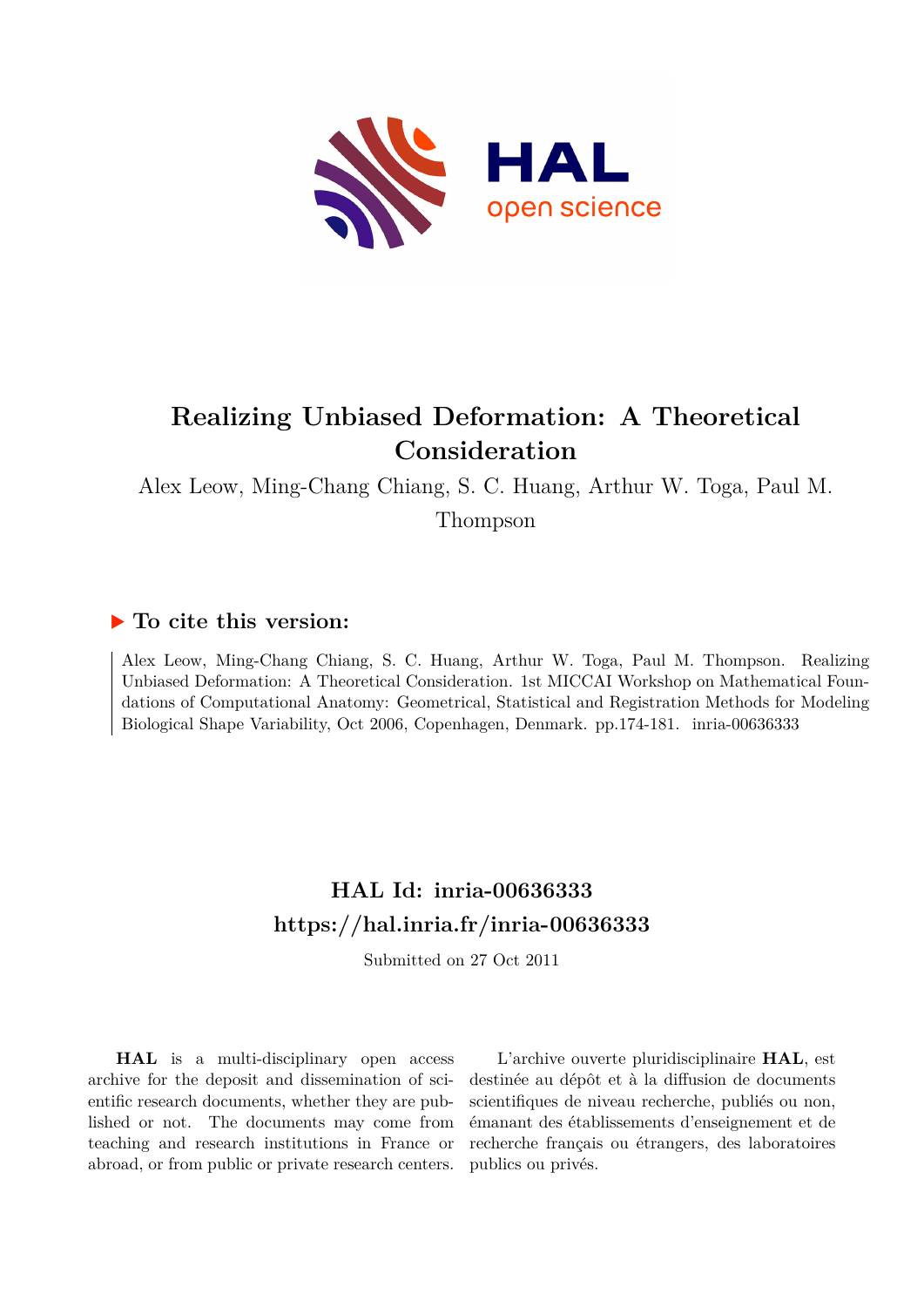# Realizing Unbiased Deformation: A Theoretical Consideration

A.D. Leow, M.C. Chiang, S.C. Huang, A.W. Toga, and P.M. Thompson

*Abstract***— Maps of local tissue compression or expansion are often recovered by comparing MRI scans using nonlinear registration techniques. The resulting changes can be analyzed using tensor-based morphometry (TBM) to make inferences about anatomical differences. Numerous deformation techniques have been developed, although there has not been much theoretical development examining the mathematical/statistical validity of each technique. In this paper, we propose a basic principle that any registration technique should satisfy: realizing unbiased test statistics under null distribution of the displacement. In other words, any registration technique should recover zero change in the test statistic when comparing two images differing only in noise. Based on this principle, we propose a fundamental framework for the construction and analysis of image deformation. Moreover, we argue that logarithmic transform is instrumental in the analysis of deformation maps. Combined with the proposed framework, this leads to a theoretical connection between image registration and other branches of applied mathematics including information theory and grid generation.** 

#### *Index Terms***-Mutual information, Image registration, Computational anatomy.**

#### **1. Introduction**

**N**on-linear image registration is a well-established field in medical imaging with many applications in functional and anatomic brain mapping, image-guided surgery, and multimodality image fusion [1-8]. The goal of image registration is to align, or spatially normalize, one image to another. In multi-subject studies, this serves to reduce subject-specific anatomic differences by deforming individual images onto a population average brain template.

The deformations that map each anatomy onto a common template can be analyzed voxel-wise to make inferences about relative volume differences between the individuals and the template or statistical differences in anatomy between populations [9-13]. Similarly, in longitudinal studies it is possible to visualize structural brain changes that occur over time by deforming subjects' baseline scans onto their subsequent scans, using the deformation map to quantify local changes. This area of computational anatomy is known as *tensor-based morphometry* [11- 15]. As there are numerous techniques for non-linear registration, one may ask whether some approaches are better than others in practice and/or in theory. In the following section, we will try to answer this fundamental question from a statistical standpoint.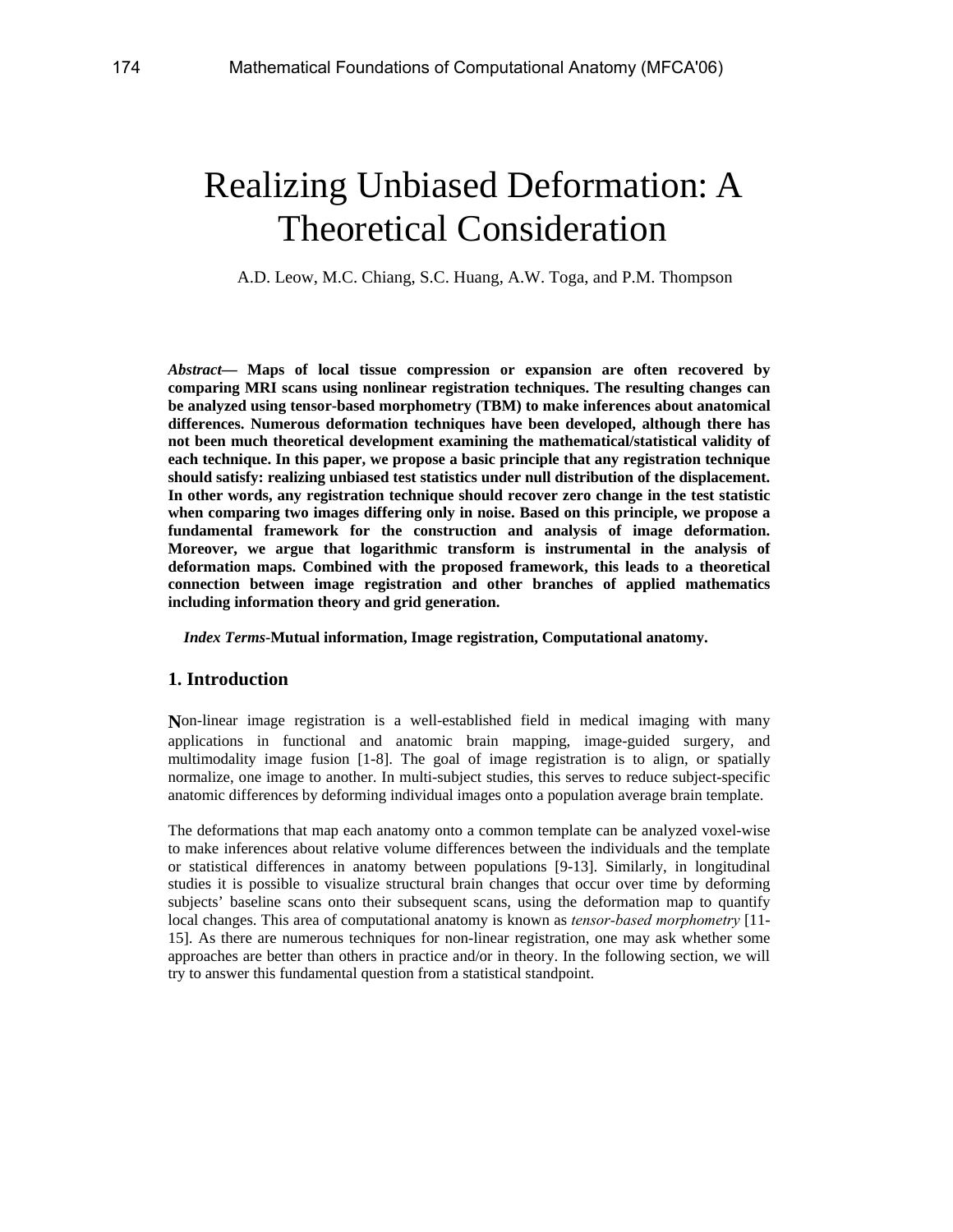One could not study non-linear registration without closely examining the common practice of applying logarithmic transformation to Jacobian maps. Log-transformation of a Jacobian determinant field has become standard practice in most tensor-based morphometry (TBM) papers [11,12]. The Jacobian determinant of a diffeomorphic (smooth) map is bounded below by zero but unbounded above. Thus, at any voxel, its null distribution would be a better fit to a symmetric Normal distribution if the Jacobians are logged. Additional arguments that favor logtransformation of Jacobian maps come from the need to symmetrize the probabilities of expansions and shrinkages that are reciprocals of each other. We will discuss two different, yet related, concepts of symmetrizing; each supports the use of log transformation.

#### **2.1. Two types of symmetry favor the log transformation of Jacobian maps**

The first symmetry operates on a voxel level. The motivation behind this approach is the result of voxel-wise statistical tests. Consider, for example, testing for the presence of voxel-wise mean structural change in a multi-subject experiment. One might want to employ classical statistical approaches and test the null hypothesis of zero mean change using one-sample Student's *t* tests. A more general linear model typically relies on the residuals being a good approximation to a Gaussian random field. This null model assumes that at each voxel the observed rates of change over time (or relative volumes in a cross-sectional study) collected from all subjects follow a normal distribution, thus suggesting the use of log-transform – otherwise the Jacobian determinants are bounded below by zero but unbounded above.

The second type of symmetry is the symmetry of Jacobian distributions inside a region (in contrast, the symmetry previously described deals with multiple observations across subjects, at a single voxel). This second, albeit less intuitive, level of symmetry sheds light on how one might construct better non-linear image registrations.

In theory, a proper registration algorithm should produce unbiased estimators of the real anatomical change. An unbiased algorithm should detect no statistically significant change between two serial images if there is no difference other than noise, and statistics quantifying change collected from all voxels should ideally have a zero mean value; rates of change deviating from zero should be considered as errors. In a classical statistical setting, one might expect that rates of change thus follow a Gaussian distribution with zero mean, again justifying the use of the logarithmic transform.

These two types of symmetry operate at different levels: one across all voxels when comparing two images, and the other across all subjects at one single voxel. Assuming this symmetric lognormal distribution for the residuals in a statistical model for the Jacobian determinant, one symmetrizes the rate of change distribution by considering a halving or doubling of volume to be equally likely *a priori.* A related approach is taken by Pennec et al. [16], where the Cauchy-Green strain tensor [17, 18] of a deformation mapping is logged and used as a term in a penalty functional that is integrated over the image domain to regularize the deformation.

#### **2.2. Detecting no change in the absence of real change as a necessary criterion for proper registrations: realizing unbiased test statistics**

As noted previously, the logarithmic transform is fundamental in analyzing deformation maps through Jacobian maps, and an ideal registration algorithm should yield Jacobian maps and test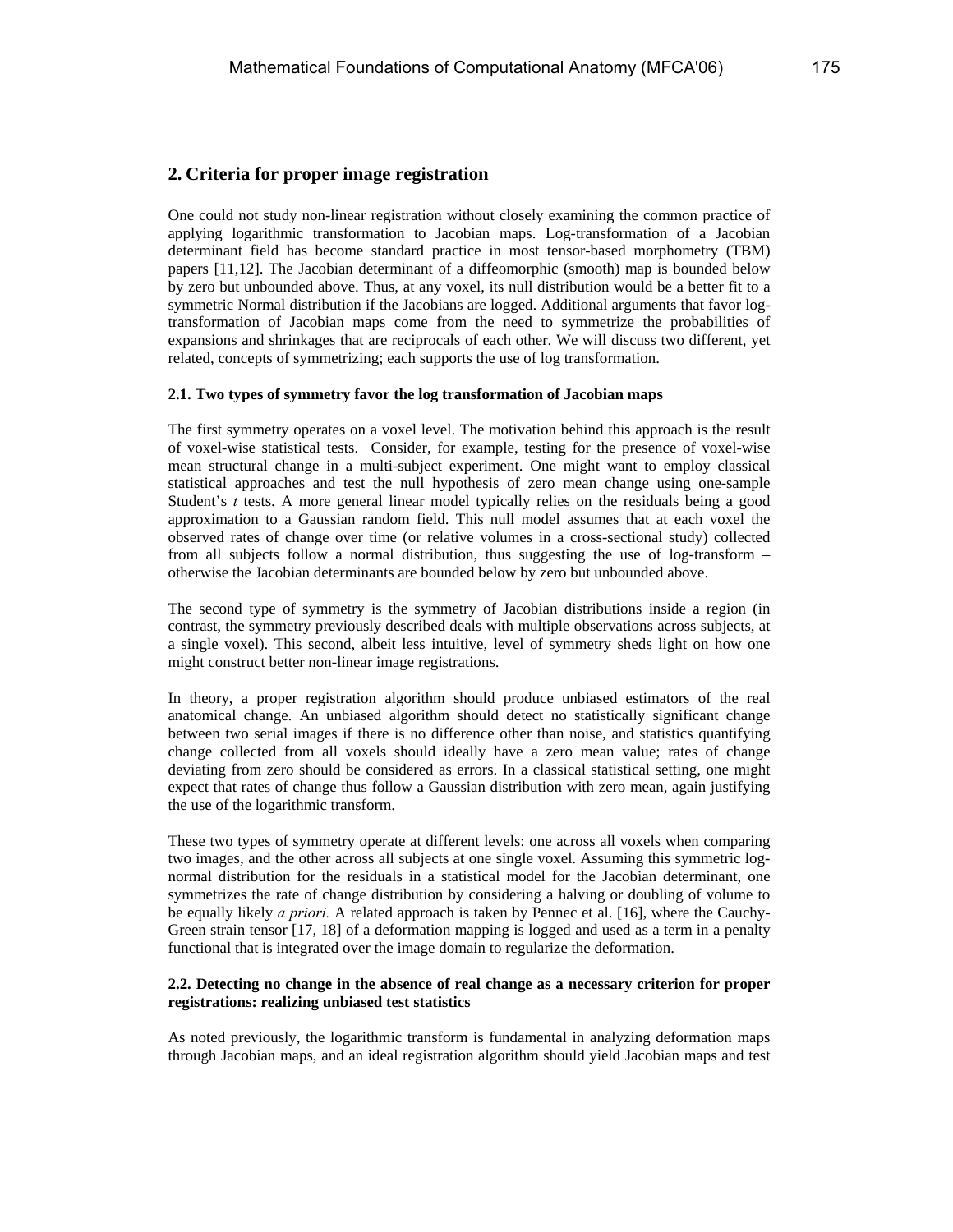statistics that imply zero-change, when no difference is present between two registered images. We refer to this as the *principle of realizing unbiased test statistics under null distribution of the displacement.* 

Before we show how to construct unbiased test statistics, we first define both *T* and *S*, on an image domain  $\Omega$ , as the two images to be registered. Let us also assume, without loss of generality, that the volume of this domain is 1, i.e.,  $|\Omega|=1$ . We seek to estimate a transformation *h* such that *S* is non-linearly registered to *T* when deformed by *h* (i.e.,  $S(h(x))$ ). In this paper, we will restrict this mapping to be differentiable, one-to-one, and onto from the image domain onto itself [19] (in practice/implementation, the one-to-one and onto property can be approximated by extending the boundary towards infinity). Let us associate three probability density functions, defined on this image domain, to the identity mapping (id) as well as the deformation *h* and its inverse:

$$
pdfh(x) = |Dh(x)|; pdfh-1(x) = |Dh-1(x)|; pdfid(x) = 1.
$$
 (1)

Here, the Jacobian matrix of a transformation *h* is denoted *Dh*. As noted in [19], integrating the log of the Jacobian determinant over the image domain simply calculates the Kullback-Leibler distance between the identity map and *h*.

$$
\int_{\Omega} \log |Dh(x)| dx = -KL(pdf_{id}, pdf_h) \le 0.
$$
 (2)

Here *KL*, the non-negative asymmetric Kullback-Leibler (*K-L*) distance, between two PDFs *p* and *q*, is defined as  $KL(p,q) = \int_{\Omega} p \log \frac{p}{q} dx \ge 0$ ;

Given Eq. (2), one might ask if we could use the negative integral of the logged Jacobian determinant  $-\int_{\Omega} \log |Dh(x)| dx$  as a basis for regularization. This integral only evaluates to zero when *h* is volume-preserving everywhere. Minimizing this integral gives us a volumepreserving map, and thus realizes unbiased statistics. On a global scale, this integral also evaluates the overall mean log-Jacobian with respect to the computation domain. Moreover, in the field of information theory, the KL distance is geometrically important, providing a means to compare probability density functions on general manifolds [20].

Interestingly, the integral Eq.(2) has skew-symmetry with respect to *h* and its inverse

$$
KL(pdfid, pdfh) = \int -\log |Dh| dx
$$
\n
$$
= KL(pdfh-1, pdfid) = \int |Dh-1| \log |Dh-1| dx
$$
\n(3)

Notably, the idea of integrating the square root of the Jacobian, as proposed in [21], to remove the skew-symmetry, is equivalent to calculating the Bhattacharyya distance *B,* a well-known measure in information theory [21,22].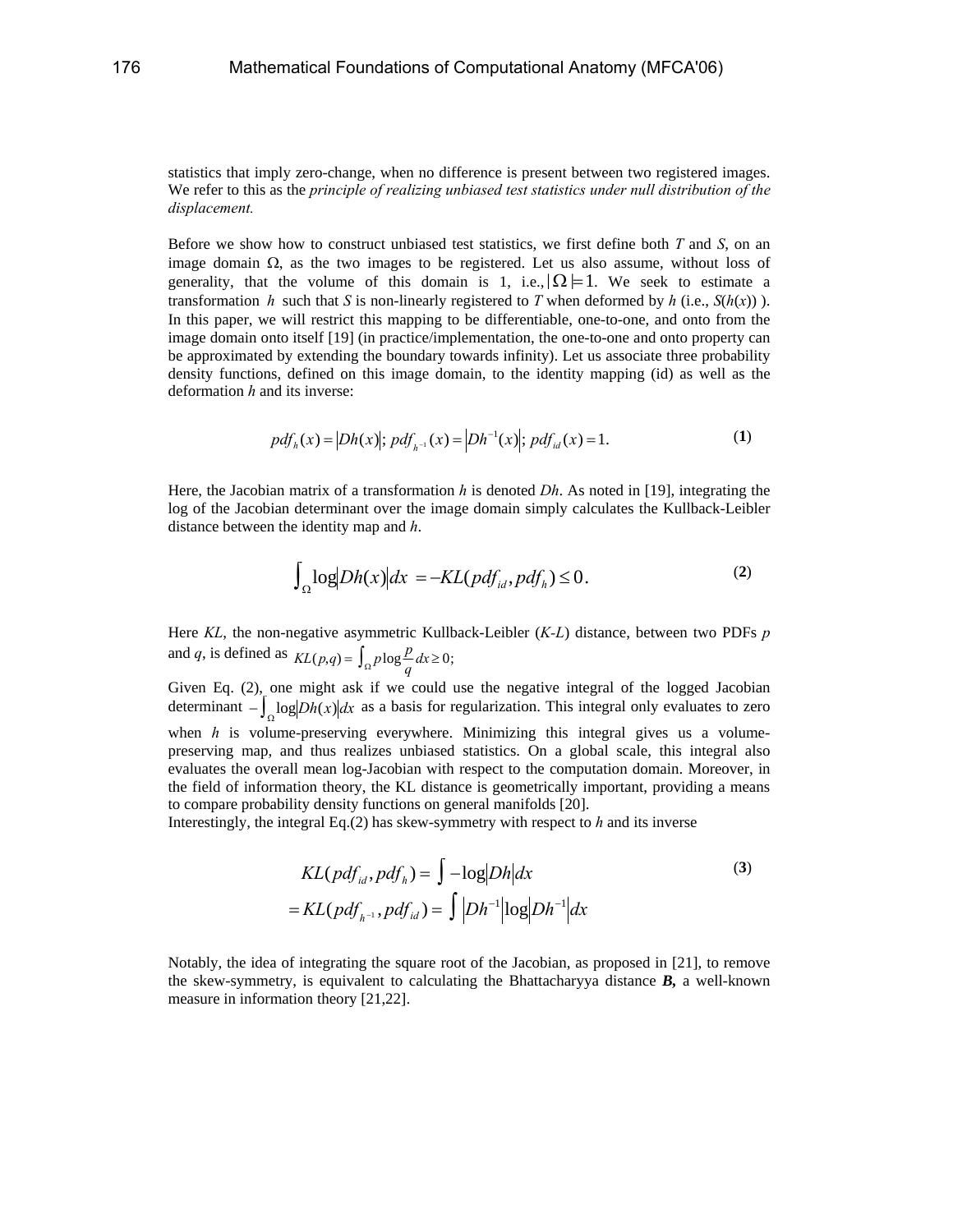$$
B(pdf_{id}, pdf_h) = \int |Dh(x)|^{1/2} dx
$$
\n
$$
= \int |Dh^{-1}(x)|^{1/2} dx = B(pdf_{h^{-1}}, pdf_{id})
$$
\n(4)

Surprisingly, notice that here the Bhattacharyya distance is symmetrical with respect to its two arguments, as well as inverse-consistent. To connect the KL-distance and Bhattacharyya distance, one can consider the geodesic linking of the two PDFs: *P*(.,*t*), parameterized by time *t*:

$$
P(x,t) = \frac{pdf_{id}(x)^{t} pdf_{h}(x)^{1-t}}{N}, \ N = \int pdf_{id}^{t}(x) pdf_{h}(x)^{1-t} dx
$$
 (5)

The Bhattacharyya distance corresponds to the arbitrary choice of  $t=1/2$ , while a generalization of the above leads to the Chernoff distance in information theory [23].

#### **2.3. Realizing unbiased deformation using symmetrical KL distance**

To construct unbiased deformations, we first generalize eq. (2): given any diffeomorphism *g* mapping Region of interests *S* (with size *a*) to *T* (with size *b*), we have the following  $\int_{S} \log |Dg(x)| dx \leq \log b/a$ , while equality holds if and only if the Jacobian of *g* takes the constant value *b/a*. The implication of this generalization is that, assuming ROI mapping from S to T, the Log operation is unbiased if and only if the corresponding Jacobian field is evenly distributed. Thus, minimizing the negative integral of logged Jacobian (treated as a cost function) as in 2.2 again leads to unbiased statistics. Given this generalization, let us now introduce the following by combining **Eq.(3)**, and its counterpart contributed by the inverse mapping:

$$
KL(pdf_h, pdf_{id}) + KL(pdf_{h^{-1}}, pdf_{id}) = KL(pdf_h, pdf_{id}) + KL(pdf_{id}, pdf_h)
$$
  
= KL(pdf\_{id}, pdf\_{h^{-1}}) + KL(pdf\_{id}, pdf\_h) = KL(pdf\_{id}, pdf\_{h^{-1}}) + KL(pdf\_{h^{-1}}, pdf\_{id})  
= 
$$
\int (|Dh(x)|-1)|\log|Dh(x)|dx = \int (|Dh^{-1}(x)|-1)|\log|Dh^{-1}(x)|dx
$$
 (6)

In this symmetric form, the integrand  $(|Dh| - 1)|\log |Dh|$  is always non-negative, compared to the integrand in **Eq. (3)** where locally negative numbers can be obtained (when the Jacobian is greater than zero), though globally non-negative. The unbiased property has two layers of meaning: the first one being realizing null distribution when comparing identical images differing in noise (from **Eq**. (2)); the second being realizing correct log Jacobian statistics in ROI analysis (from the generalization of **Eq**. (2)).

Under this framework, constructing deformations can be viewed as quantifying the symmetric KL distance between the identity map and the resulting deformation (or the inverse deformation due to its symmetry). Moreover, this framework embeds statistical analyses into the construction of deformations, penalizing deformations that skew the distribution of test statistics. A second interpretation of **Eq.(6)** is that it simply calculates the mean log Jacobian for *h* and its inverse inside the domain, thus encoding regional volume changes. Let us also point out an interesting observation by applying the square root Jacobian integrand as in **Eq.(4)** to the log-transformed Jacobian framework. A simple change of variables verifies the following: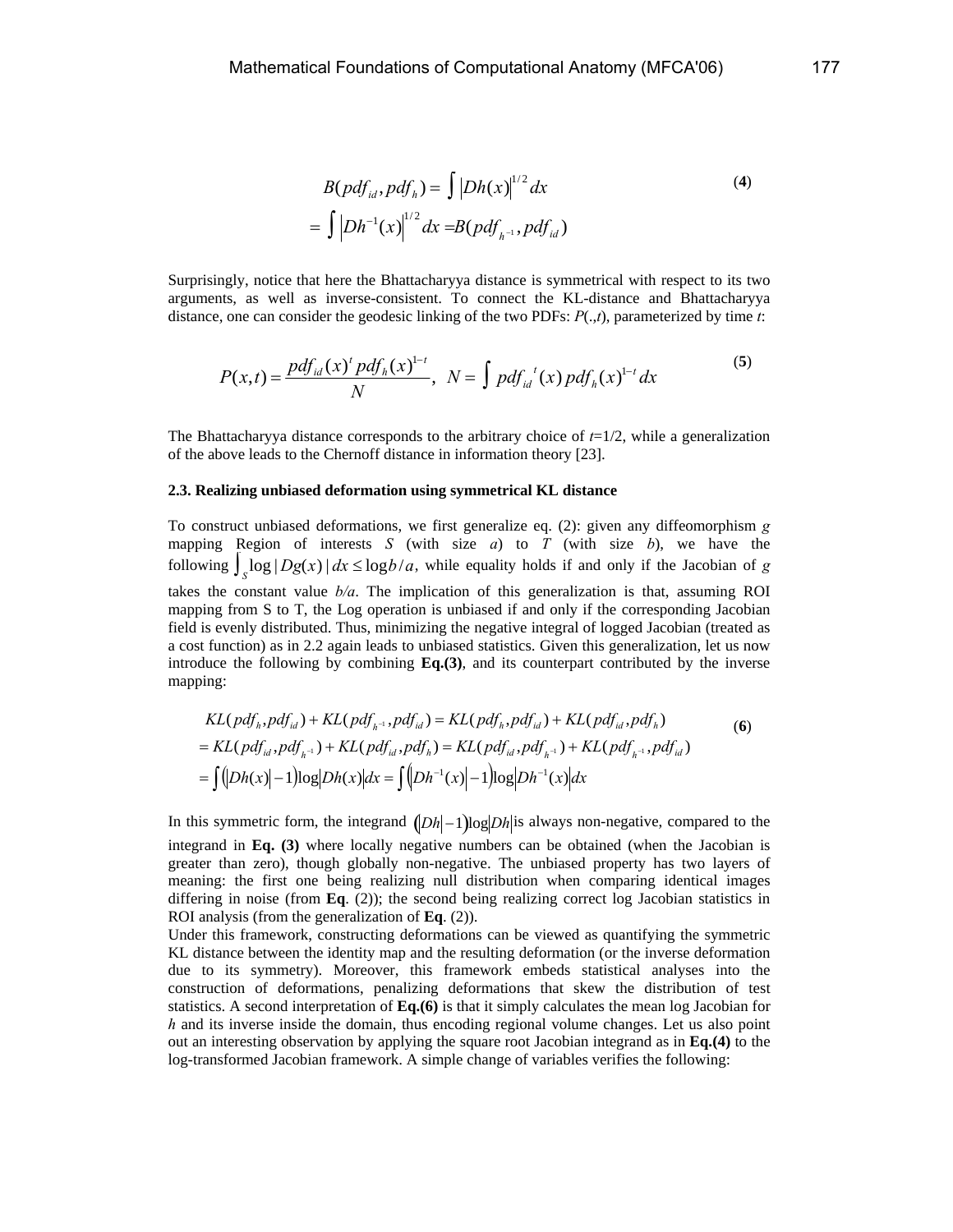$$
\int \left( \log |Dh| \right) |Dh|^{1/2} dx + \int \left( \log |Dh^{-1}| \right) |Dh^{-1}|^{1/2} dx = 0 \tag{7}
$$

To further link **Eq.(6)** to other branches of mathematics, optimization problems involving Jacobian operator are commonly encountered in grid generation [24] and in continuum mechanics, where the Hencky tensor arises as logged tensor parameters in modeling very large deformations. However, we believe that the logarithmic transform has not been formally introduced in the grid generation literature and may also be useful there.

#### **2.4. Logarithmic transform: a ubiquitous operation**

With **Eq. (6)**, realizing unbiased log-Jacobian values can be thought of as equivalent to minimizing the KL-distance. Moreover, in this case the concept of inverse-consistency translates to the symmetrization of the KL-divergence. The choice of the logarithmic operation in defining KL-divergence, though arbitrary at first sight, can now be easily justified by linking it to the statistical analyses of deformations in non-linear registration.

 Finally, we comment briefly on how this framework can be implemented. Given an image matching cost function *C*, we seek, among all deformations minimizing this matching cost, the deformation with minimal symmetric KL distance as defined in Eq (6). In practice, this often means implementing a Lagrange multiplier, resulting in the following combined minimization problem

$$
\underset{h \in H}{\arg\min} C(T, T \circ h^{-1}, S, S \circ h) + \lambda \big( KL(\text{pdf}_h, \text{pdf}_d) + KL(\text{pdf}_d, \text{pdf}_h) \big) \tag{8}
$$

Here  $\lambda$  is the multiplier, and *H* is the solution space, of which a common choice consists of all one-to-one, onto, and differentiable maps. Often, the solution is numerically obtained by recursive smoothing or regularization applied to the force field. In this paper, we focus on constructing a general principle that applies to different numerical approaches, and refrain from touching on the issue of regularization. The terms in **Eq.(6)** may also be viewed as regularizers, or deformation priors, as they penalize log-Jacobian values that deviate from zero. However, it is well-known in the grid generation field that an integral constraint on the Jacobian alone does not generally guarantee a globally smooth grid [24], so the smoothness of the resulting maps deserves further study.

Lastly, to complete our discussions on implementation issues, let us provide the gradient descent direction contributed by the symmetric KL distance term in  $eq(8)$ , via its Euler-Lagrange equation. To this end, let us denote  $Co<sub>ii</sub>$ , the matrix cofactor for the  $(i,j)$  th component of the Jacobian matrix Dh, we then obtain its Euler-Lagrange equation, using standard Calculus of variations with respect to the i-th coordinate as follows

$$
\sum_{j} \frac{\partial}{\partial x_{j}} \{(1 + \log | Dh(x) | -1/| Dh | (x))Co_{ij}(x)\} = 0,
$$
\n
$$
(Dh(x))^{-1} = (Co_{ij}(x))^T / |Dh(x)|.
$$
\n(9)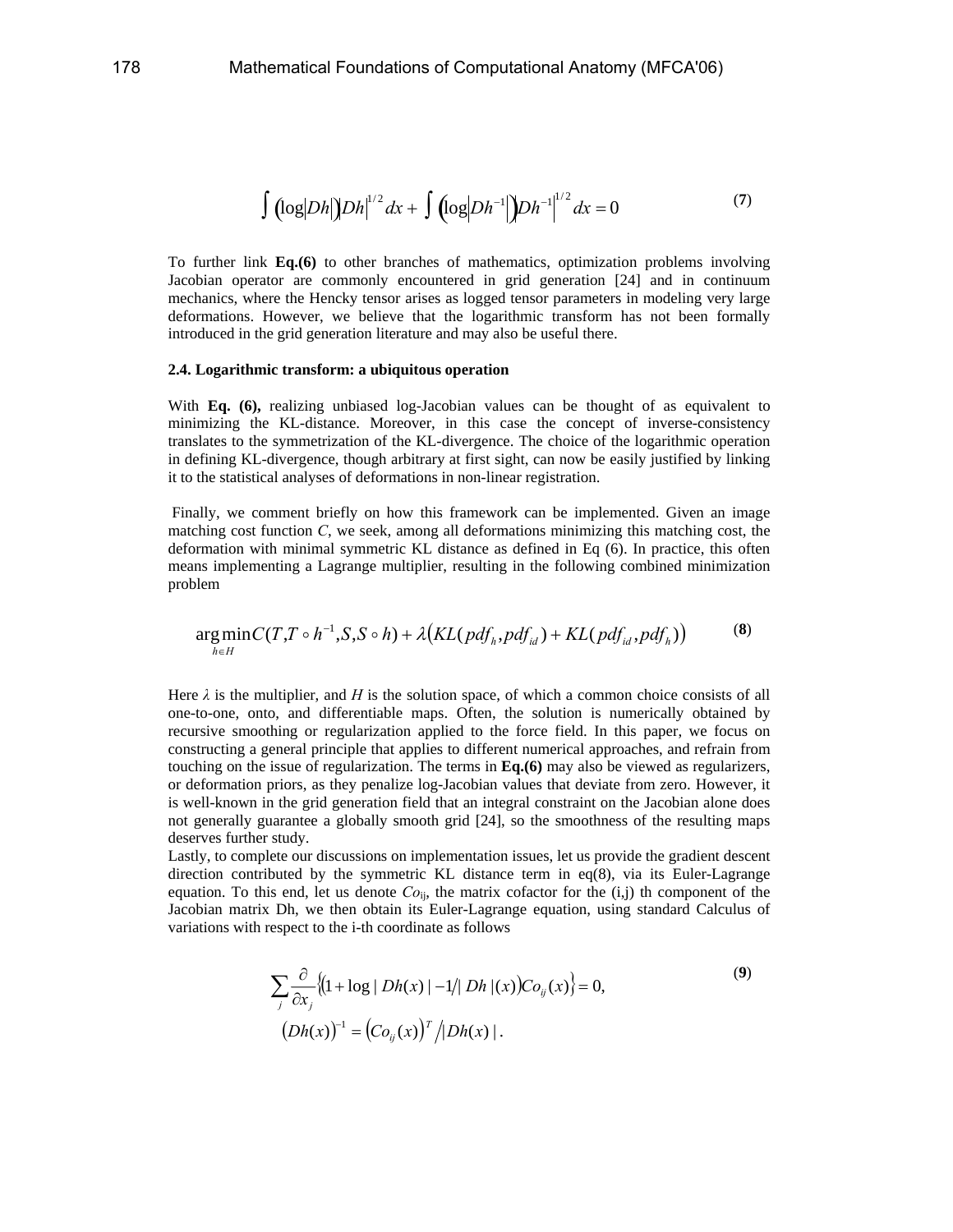**Figure 1** shows a numerical example demonstrating the proposed approach implemented using a gradient descent projection method. Here, we matched the sequential MRI images (both of size 128 by 128 by 128) from a single subject diagnosed with semantic dementia. The figure showed three 2D slices, plotting the source, target, as well as the deformed source images. As in other TBM approaches, the technique is valuable as the pattern of atrophy is computed automatically, without interactive specification of regions of interest.

#### **3. Conclusion**

This paper is the first effort to systemically examine the relationship of image registration, information theory, and grid generation. While information-theoretic measures such as mutual information [25-28], *f*-divergence [29] and Jensen-Rényi divergence [13] have been popular measures to describe intensity correspondences in nonlinear image registration, it is much less common to appeal to statistical divergence measures in analyzing deformation fields. The proposed formulation calculates the KL-divergence between the deformation and the identity map, treating them as density functions defined on images. Unlike approaches employing conventional continuum mechanics (e.g., Lamé coefficients), our formulation is unbiased and parameter-free (the only parameter involved is the weight, which may be viewed as a Lagrange multiplier). The approach does not therefore make strong assumptions to model the deformation process. In contrast, the commonly employed elasticity theory assumes that displacements or velocity fields to conform to the law of elasticity, which most likely does not accurately describe any real brain deformation process over time.

The proposed framework helps explain the need for log-transformation of Jacobian values in TBM studies, which is ubiquitous and essential in analyzing tissue shrinkage/expansion. Symmetrization is also fundamental to securing inverse-consistency, an important property in image registration. Lastly, this framework is also consistent with a large-deformation approach [4,6,7], as any one-to-one and onto diffeomorphism remains in the solution space (since its Jacobian is positive and finite everywhere, and thus is theoretically attainable). In the future, we intend to further investigate this approach, which we believe provides a new perspective in nonlinear registration and connects it to other fields of mathematics.

#### **References**

- [1] P. M. Thompson and A. W. Toga, "A framework for computational anatomy," *Computing and Visualization in Science*, vol. 5, pp. 13-34, 2002.
- [2] U. Grenander and M. I. Miller, "Computational anatomy: An emerging discipline," *Quarterly of Applied Mathematics*, vol. 56, pp. 617-694, 1998.
- [3] M. K. Chung, K. J. Worsley, T. Paus, C. Cherif, D. L. Collins, J. N. Giedd, J. L. Rapoport, and A. C. Evans, "A unified statistical approach to deformation-based morphometry. *NeuroImage*, vol. 14, pp. 595–606, 2001.
- [4] B. Avants and J. C. Gee, "Geodesic estimation for large deformation anatomical shape averaging and interpolation," *NeuroImage*, vol. 23, suppl. 1, S139-50, 2004.
- [5] D. Shen, and C. Davatzikos, "Very high-resolution morphometry using mass-preserving deformations and HAMMER elastic registration," *NeuroImage*, vol. 18, no. 1, pp. 28-41, 2003.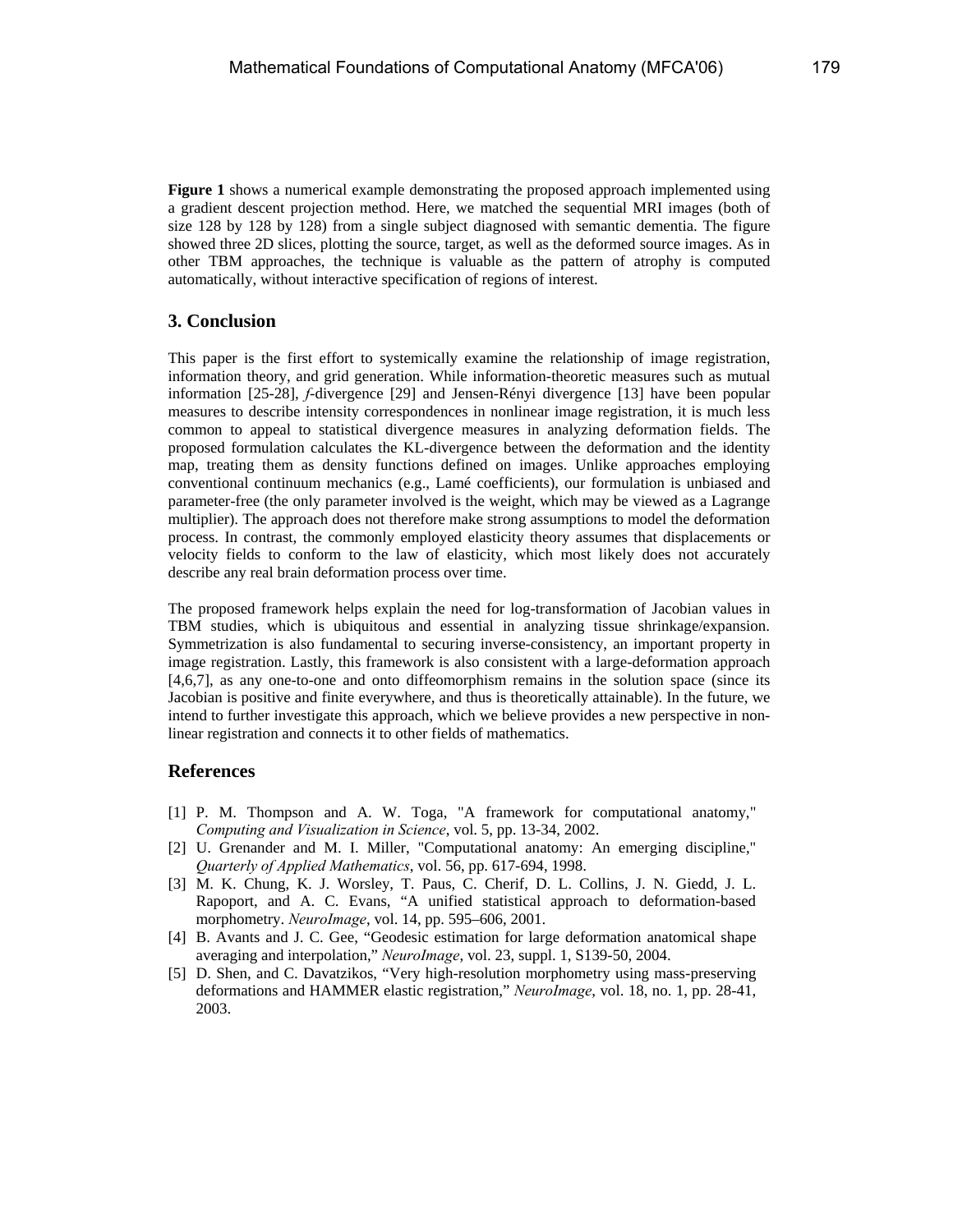- [6] G. E. Christensen, R. D. Rabbitt, and M. I. Miller, "Deformable templates using large deformation kinematics," *IEEE Transactions on Image Processing*, vol. 5, no. 10, pp. 1435-1447, 1996.
- [7] M. I. Miller, "Computational anatomy: shape, growth, and atrophy comparison via diffeomorphisms." *NeuroImage*, vol. 23, suppl. 1, pp. S19-S33, 2004.
- [8] D. L. Collins, T. M. Peters, and A. C. Evans, "Automated 3D nonlinear deformation procedure for determination of gross morphometric variability in human brain," *Proc. SPIE* 2359, pp. 180-190, 1994.
- [9] C. Studholme, V. Cardenas, N. Schuff, H. Rosen, B. Miller, and M. Weiner, "Detecting spatially consistent structural differences in Alzheimer's and fronto-temporal dementia using deformation morphometry," *Proc. MICCAI*, pp. 41-48, 2001.
- [10]P.M. Thompson et al. (2004). *Mapping Cortical Change in Alzheimer's Disease, Brain Development, and Schizophrenia*, NeuroImage, 23 Suppl 1:S2-18, September 2004.
- [11]P. M. Thompson, J. N. Giedd, R. P. Woods, D. MacDonald, A. C. Evans, and A. W. Toga, "Growth patterns in the developing brain detected by using continuum mechanical tensor maps," *Nature*, vol. 404, no. 6774, pp. 190-3, 2000.
- [12]P. Cachier and D. Rey. "Symmetrization of the Non-Rigid Registration Problem using Inversion-Invariant Energies: Application to Multiple Sclerosis." *In MICCAI'00, LNCS*  1935:472-481, Pittsburgh, PA, Oct. 2000.
- [13]A. D. Leow, J. C. Soares, K. M. Hayashi, A. D. Klunder, A. D. Lee, C. E. Bearden, E. S. Monkul, M. A. Nicoletti, A. P. Cerchiari, M. Trakhenbroit, P. Brambilla, R. B. Sassi, A. G. Mallinger , A. W. Toga, and P. M. Thompson, (2005). *Asymmetrical Effects of Lithium on Brain Structure Mapped in Healthy Individuals*, submitted for publication.
- [14]A. D. Leow, A. D. Klunder, C.R. Jack, A.W. Toga, A.M. Dale, M.A. Bernstein, P.J. Britson, J.L. Gunter, C.P. Ward, J.L. Whitwell, B. Borowski, A. Fleisher, N.C. Fox, D. Harvey, J. Kornak, N. Schuff, C. Studholme, G.E. Alexander, M.W. Weiner, P.M. Thompson, For the ADNI Preparatory Phase Study (2005). "Longitudinal Stability of MRI for Mapping Brain Change using Tensor-Based Morphometry," *NeuroImage*, in press.
- [15]J. Ashburner, J. Anderson, and K. Friston, *"*High-dimensional image registration using symmetric priors," *NeuroImage*, vol. 9, pp. 619-628, 1999.
- [16]X. Pennec, R. Stefanescu, V. Arsigny, P. Fillard, and N. Ayache, "Riemannian elasticity: a statistical regularization framework for non-linear registration", *Proc. MICCAI 2005*, LNCS 3750, pp. 943-950, 2005.
- [17]V. Arsigny, P. Fillard, X. Pennec, and N. Ayache, "Fast and simple calculus on tensors in the Log-Euclidean framework," Proc. *MICCAI 2005*, Palm Springs, CA, October 26-29, 2005.
- [18]R. P. Woods, "Characterizing volume and surface deformations in an atlas framework: theory, applications, and implementation," *NeuroImage*, vol. 18 no. 3, pp. 769-88, 2003.
- [19]Leow AD, Huang SC, Geng A, Becker JT, Davis SW, Toga AW, Thompson PM (2005). *Inverse Consistent Mapping in 3D Deformable Image Registration: Its Construction and Statistical Properties*, IPMI2005, Glenwood Springs, Colorado, July 11-15, 2005.
- [20]N.N. Cencov. *Statistical Decision Rules and Optimal Inference*, Volume 14 of *Translations in Mathematics*. American Mathematical Society, Providence, RI, 1982
- [21]M. Nielsen, P. Johansen, A Jackson, B Lautrup (2001). Statistical warps, a least committed model, MICCAI2001.
- [22]A. Bhattacharyya. On a Measure of Divergence Between Two Statistical Populations Defined by their Probability Distributions. Bull. Calcutta Math. Soc., 35, 99 (1943)
- [23]T. M. Cover and J. A. Thomas. *Elements of Information Theory*. John Wiley & Sons, Inc., 1991.